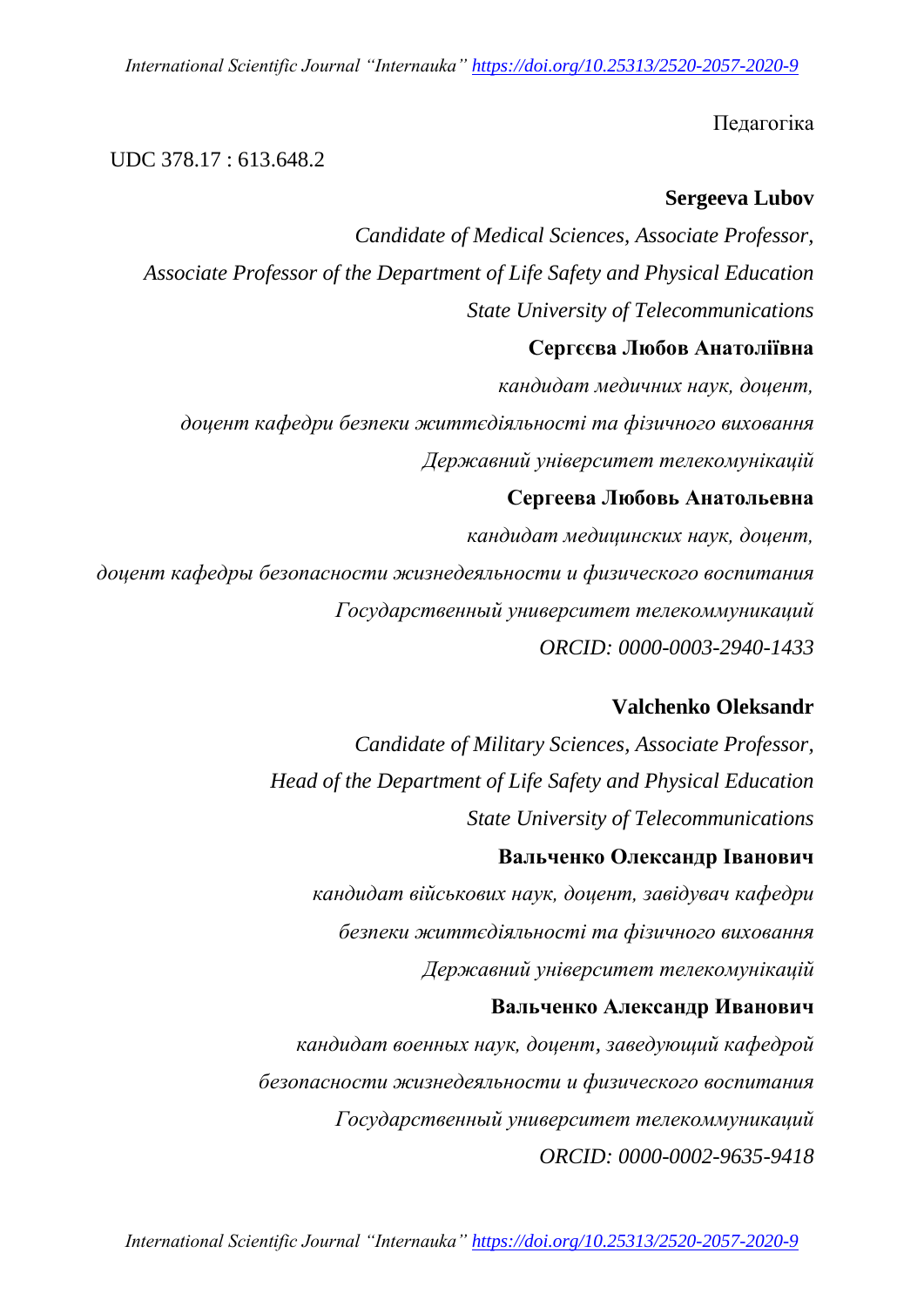## **Sergeeva Viktoria**

*Family Doctor Doctor's office N2, Irpen*

## **Сергєєва Вікторія Сергєєвна**

*лікар загальної практики – сімейної медицини КЗ ІМЦП МСД Ірпінської міської ради амбулаторія №2* 

## **Сергеева Виктория Сергеевна**

*врач общей практики – семейной медицины Амбулатория №2 Общей практики семейной медицины, Ирпень ORCID: 0000-0003-3517-8231*

## **Hliebova Olena**

*Senior Lecturer of the Department of Life Safety and Physical Education State University of Telecommunications*

## **Глєбова Олена Іванівна**

*старший викладач кафедри безпеки життєдіяльності та фізичного виховання Державний університет телекомунікацій*

## **Глебова Елена Ивановна**

*старший преподаватель кафедры безопасности жизнедеяльности и физического воспитания Государственный университет телекоммуникаций ORCID: 0000-0001-9405-6440*

## **SOME CHANGES IN THE PHYSICAL EDUCATION OF YOUNG PEOPLE TO PREVENT ADVERSE EFFECTS OF ELECTROMAGNETIC RADIATION OF THE RADIO FREQUENCY RANGE**

*Іntеrnаtіоnаl Scіеntіfіc Jоurnаl "Іntеrnаukа"<https://doi.org/10.25313/2520-2057-2020-9>*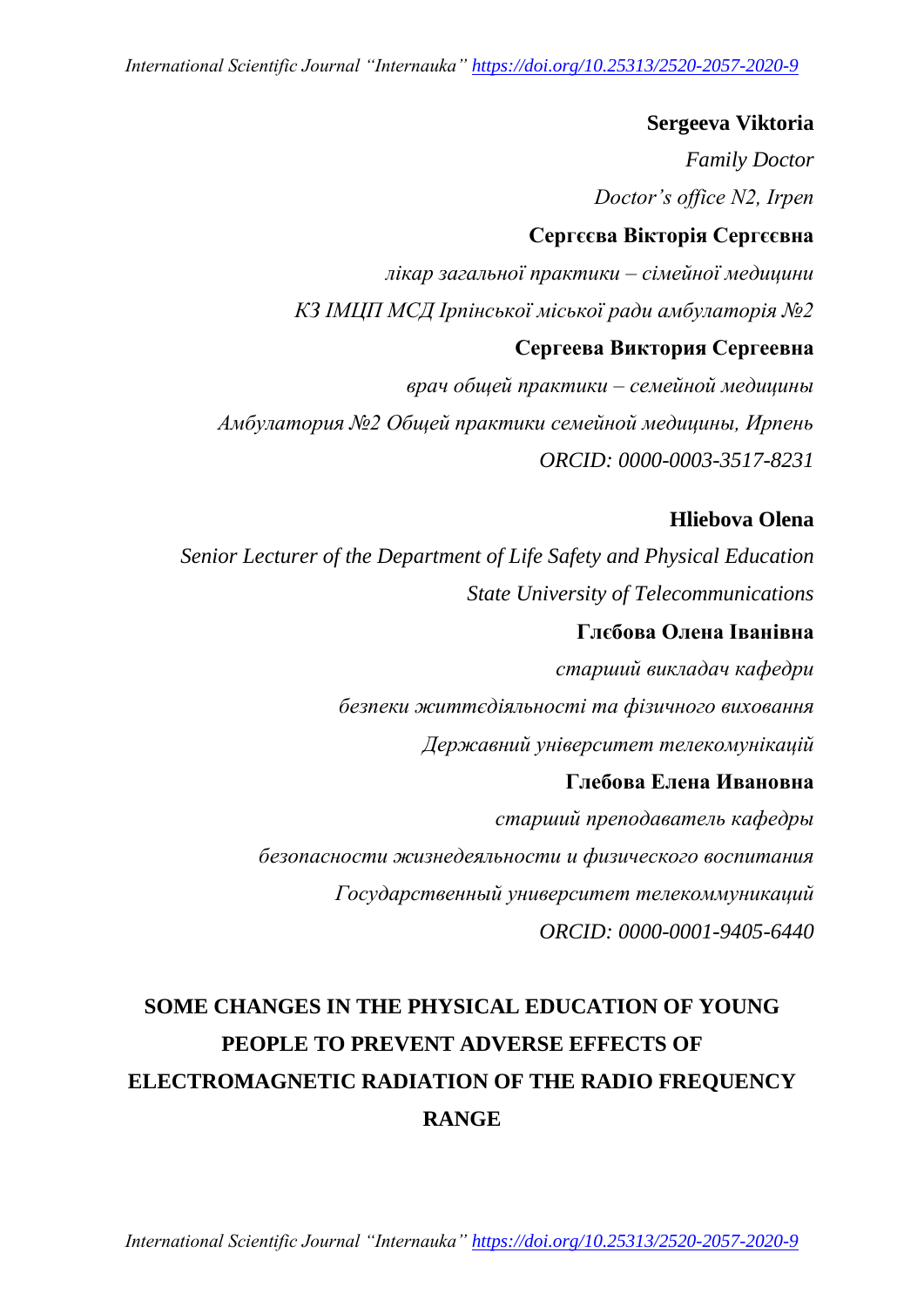# **ДЕЯКІ ЗМІНИ У ФІЗИЧНОМУ ВИХОВАННІ МОЛОДИХ ЛЮДЕЙ ДЛЯ ЗАПОБІГАННЯ НЕСПРИЯТЛИВИХ ЕФЕКТІВ ЕЛЕКТРОМАГНІТНОГО ВИПРОМІНЮВАННЯ РАДІОЧАСТОТНОГО ДІАПАЗОНУ НЕКОТОРЫЕ ИЗМЕНЕНИЯ В ФИЗИЧЕСКОМ ВОСПИТАНИИ МОЛОДЫХ ЛЮДЕЙ ДЛЯ ПРЕДОТВРАЩЕНИЯ НЕБЛАГОПРИЯТНЫХ ЭФФЕКТОВ ЭЛЕКТРОМАГНИТНОГО ИЗЛУЧЕНИЯ РАДИОЧАСТОТНОГО ДИАПАЗОНА**

*Summary. The article is devoted to some physical exercises and their validity when exposed to non-ionizing radiation of the radio frequency range (EMR-RF) on the body of a young person from different gadgets. As for the justification, the survey and medical examination of students showed the dependence of the autonomic regulation of the cardiovascular system on the time of exposure to EMR-RF range (in years).*

*Our research was conducted to: determine the dependence of the functioning of organism systems on the exposure time of the EMR radio frequency range and justify improving the range of physical exercises for young people.*

*Materials and methods of research: in our research, we used a noninvasive technology to evaluate the state of human body regulatory systems questionnaires and physiological studies. Depending on the time of the EMR-RF impact on students in the years, 3 groups were selected, which were analyzed: with minimum exposure time of EMR-RF, the average and maximum - from the performance of mobile phones, laptops and other gadgets. In the experiments, orthostatic tests were modeled to determine the violation of the barorreflexses control of arterial pressure. A comparative assessment of the functional status of volunteers was performed based on the parameters of heart rate, systolic and diastolic blood pressure, shock and minute volume of the heart, pulse pressure.*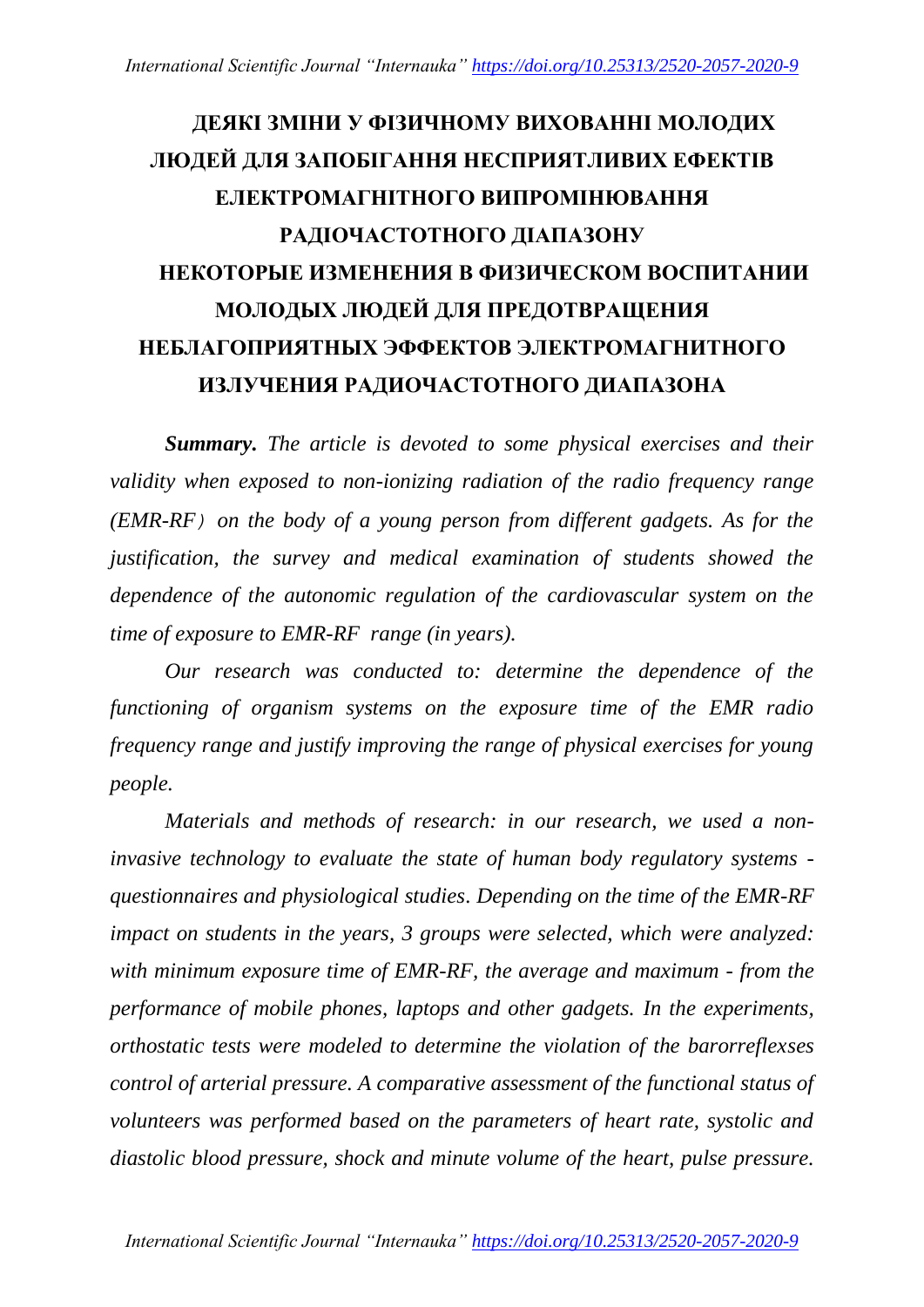*The total peripheral vascular resistance, the Robinson index, and the vegetative Kerdo index were calculated and estimated.*

*To implement pathogenetic prophylaxis of harmful manifestations of the influence of electromagnetic radiation of the radio frequency range on the human body, the following improvements are recommended: a set of physical exercises to enhance blood circulation in the central nervous system, psychological and muscle unloading techniques and physical exercises to balance the sympathetic and parasympathetic parts of the autonomic nervous system.*

*Based on the foregoing, it can be concluded that the pathogenetic prevention of the development of pathology under the influence of the EMR-RF range may consist of active physical exercise and autogenic training, as well as to combine active influence on the central and peripheral levels of the regulation of mental and neurovascular processes.*

*Key words: physical education, body protection, the effect of electromagnetic radiation of radio waves.*

*Анотація. Стаття присвячена деяким фізичним вправам та їх обгрунтованості при впливі неіонізуючого випромінювання радіочастотного діапазону на організм молодої людини від різних гаджетів. Щодо обгрунтованості, при обстеженні студентської молоді була доказана залежність порушень вегетативної регуляції серцевосудинної системи від часу експозиції електромагнітного випромінювання радіочастотного діапазону (в роках) (від комп'ютерів, мобільних телефонів та інших гаджетів). Для здійснення патогенетичної профілактики шкідливих проявів впливу на організм людини електромагнітного випромінювання радіочастотного діапазону рекомендоване удосконалення комплексу фізичних вправ для підсилення кровообігу в центральної нервової системі, методик психологічно-*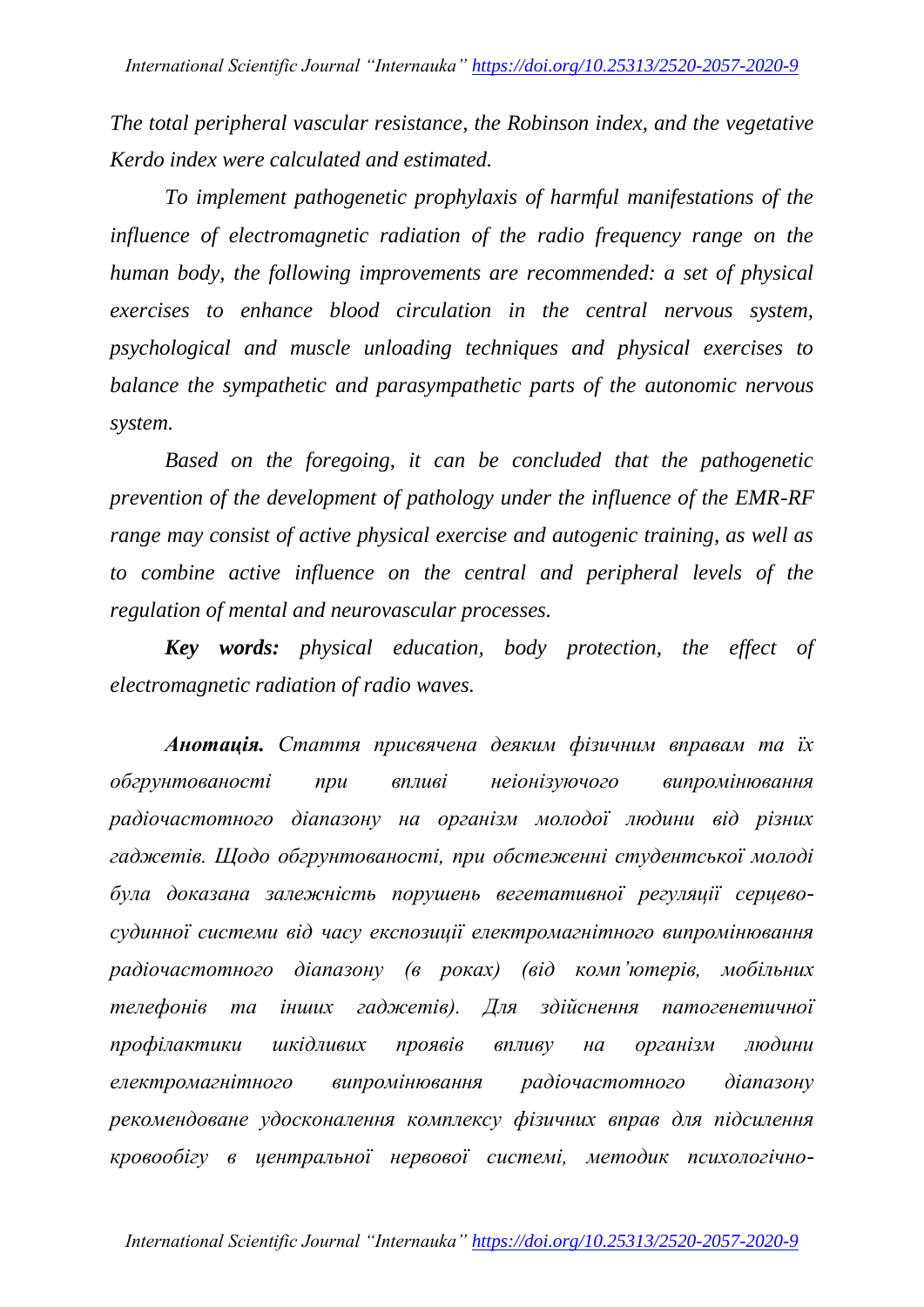*м'язового розвантаження та фізичних вправ для врегулювання рівноваги між симпатичним та парасимпатичним відділами вегетативної нервової системи.*

*Ключові слова: фізична культура, захист організму, дія радіохвильового електромагнітного випромінювання.*

*Аннотация. Статья посвящена некоторым физическим упражнениям и их обоснованности при воздействии неионизирующих излучений радиочастотного диапазона на организм. Относительно обоснованности, при обследовании студенческой молодежи была доказана зависимость нарушений вегетативной регуляции сердечно-сосудистой системы от времени экспозиции ЭМИ. Для осуществления патогенетической профилактики вредных проявлений влияния на организм человека ЭМИ радиочастотного диапазона рекомендуется усовершенствование комплекса физических упражнений для усиления кровообращения в ЦНС, методик психологическо-мышечной разгрузки и физических упражнений для урегулирования равновесия между симпатическим и парасимпатическим отделами вегетативной нервной системы.*

*Ключевые слова: физическая культура, защита организма, действие радиоволнового электромагнитного излучения.*

**Introduction.** The relationship between the environment and humans is very complex, and the effects of various environmental factors that can lead to various health disorders are varied. Increased fatigue, headache, memory and sleep disorders are a pending list of complaints of people exposed to radio waves [16, p. 42; 19, p. 300], the intensity of which, in some cases, significantly exceeds the permissible national norm [18], without taking the peculiarities of the developing organism [6, p. 190].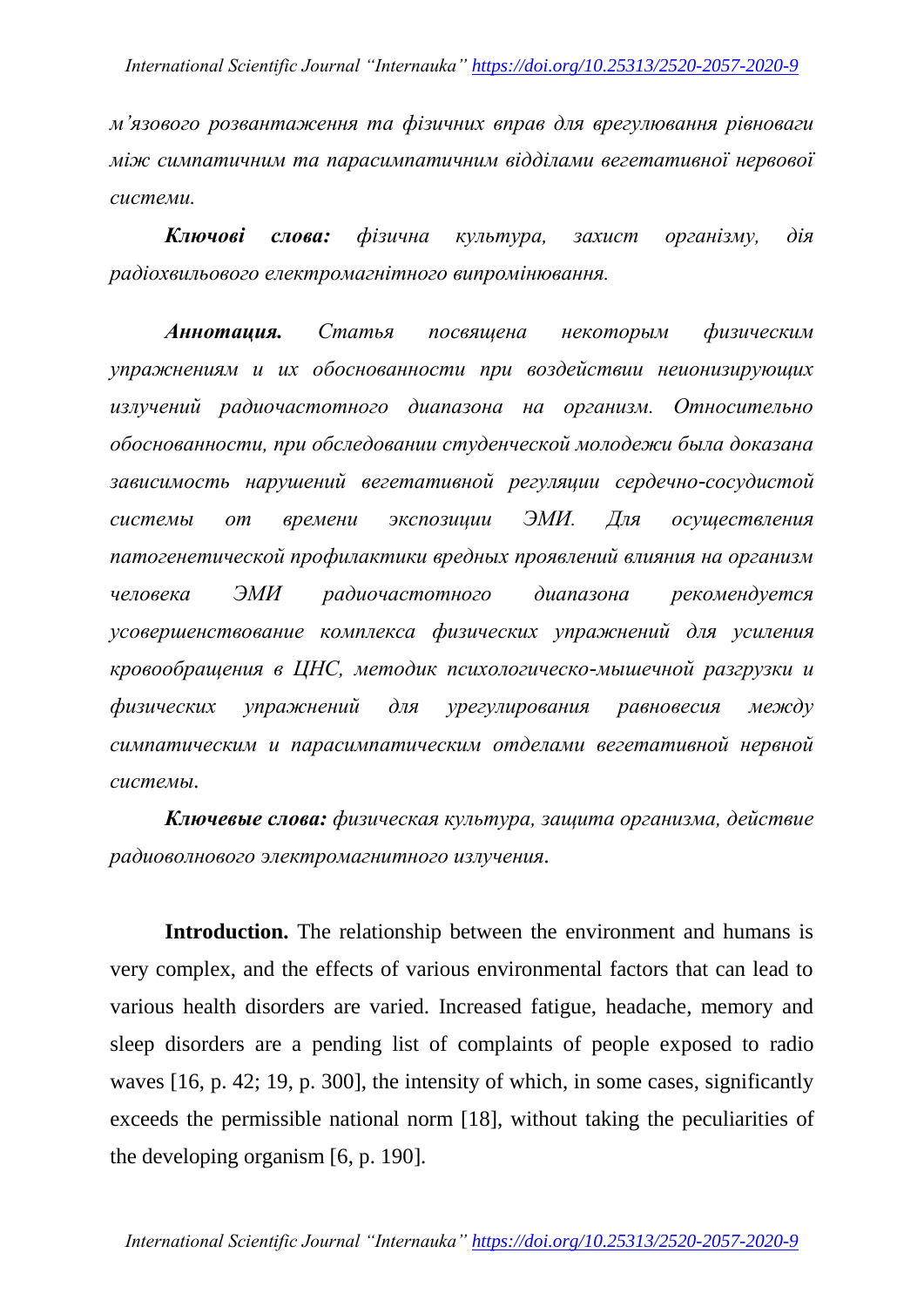**Analysis of relevant research.** Currently, there is no doubt that the radio frequency EMRs of different ranges have a pronounced biological effect on the tissue vessels. At the same time, a number of papers indicate vasodilator effects of EMR-RF [17, p. 187], others report vasoconstrictor effects [13, p. 199] and, finally, the third ones conclude that the microcirculatory effects of EMR radio waves depend on the properties of the biological object and are determined by the initial state of the vascular tone, giving homeostatic action [11].

**Aim of the Study.** Our research was conducted to determine the dependence of the functioning of organism systems on the exposure time of the EMR radio frequency range and justify improving the range of physical exercises for young people.

**Research Methods.** In our research, we used a non-invasive technology to evaluate the state of human body regulatory systems - questionnaires and physiological studies. To determine the symptomatology of radio waves, students of the 1 and 4 year students of the State University of Telecommunications, future IT specialists, were examined (only those students who had I and II health groups). Depending on the time of the EMR-RF impact on students in the years, 3 groups were selected, which were analyzed: with minimum exposure time of EMR-RF, the average and maximum - from the performance of mobile phones, laptops and other gadgets.

In the experiments, orthostatic tests were modeled to determine the violation of the barorreflex control of arterial pressure (AP) [10, p. 112; 15; p. 5]. A comparative assessment of the functional status of volunteers was performed based on the parameters of heart rate (HR), systolic and diastolic blood pressure, which were determined by auscultation technique of N.S. Short, shock and minute volume of the heart - according to the formula Starr, pulse pressure - in accordance with the guidelines of MR 2.2.12.-0680-2000 [2]. The total peripheral vascular resistance (TPVR), the Robinson index, and the vegetative Kerdo index were calculated and estimated.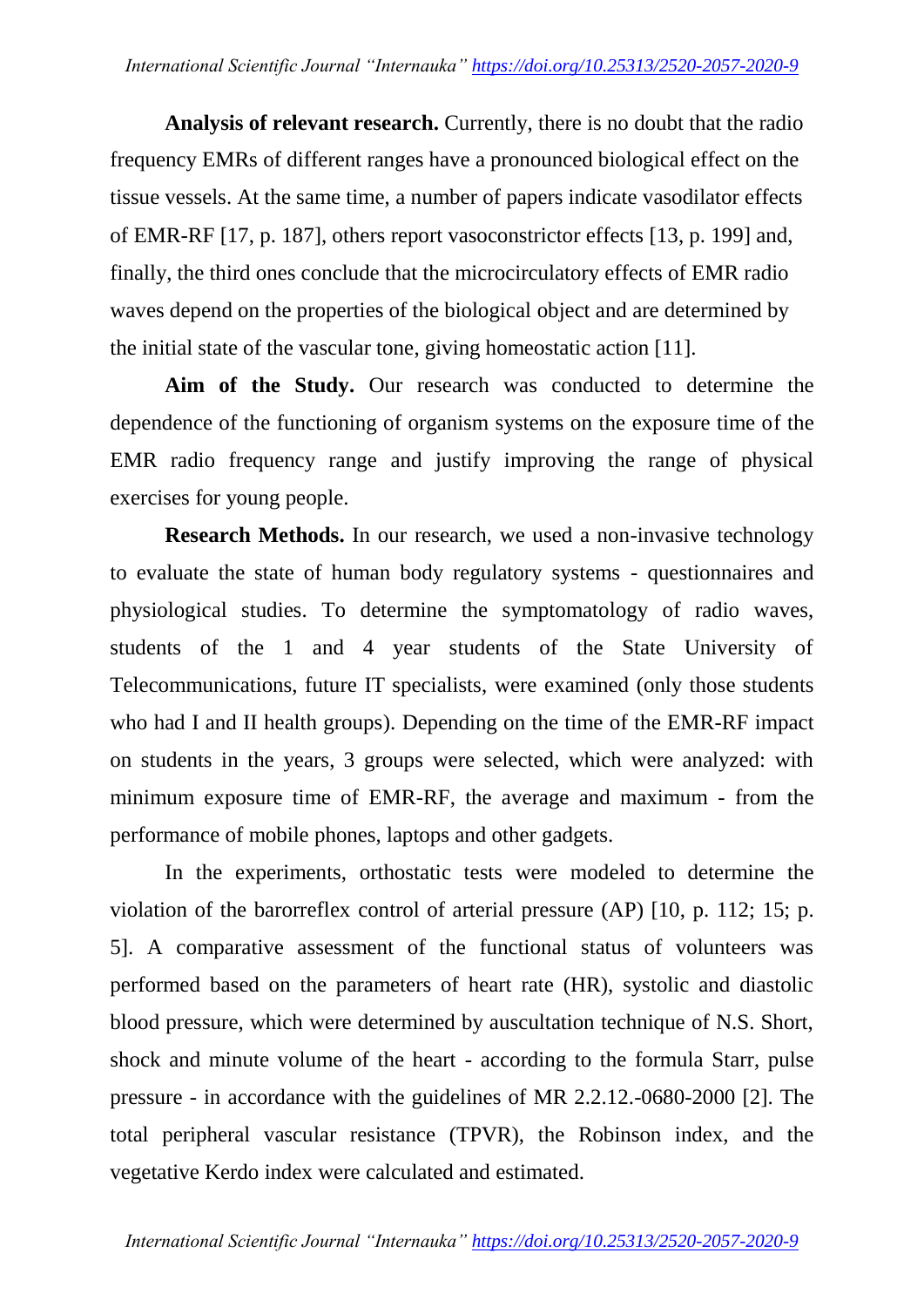The statistical processing of the obtained results was carried out using the t-criterion of the Student, at the probability level  $p \le 0.05$ ,  $p \le 0.01$  and above, and according to the Wilcoxon-Mann-Whitney criterion, at  $pU = 0.05$  [2; 7]. In the calculation of questionnaires, there were many data to compare the percentage distribution of signs of external influence on the person EMR, so we applied the criterion of compliance with the «chi-squared» (medod  $\chi^2$ ) [4; 7]. Determination of the existence of correlation relations between the term exposure and the pre-nosologic symptoms of adverse effect of EMR-RF on the human body were carried out by methods: by correlation of Spearman ranks; by pair correlation method; by calculating the coefficients of multiple correlation [8]. To determine the strength and validity of the effect of the EMR-RF, from different sources at the same time, carried out a dispersion analysis.

**Results.** Physiological examination was carried out on 126 students of the 1st year State University of Telecommunications (Kyiv, Ukraine). In the survey, individuals with increased or decreased weight, with bad habits (smoking), athletes were identified - and no such monitoring data was received before the analysis. Thus, 99 men were selected from the experimental data set.

Physiological examinations were carried out in the rooms (sitting), with short-term fast rise and after a long orthostatic test (standing at an angle of  $70^{\circ}$ ) for 15 minutes). Thus, in the conditions of student admission to the audience, we simulated a short-term orthostatic test (SOT) and a long-term orthostatic test (LOT).

When performing metronization of arterial pressure (AP) and heart rate (HR) according to the Korotkov method, we were faced with the fact that part (2/3) of students had an elevated initial arterial pressure in comparison with standard ones. Therefore, students in a natural experiment were divided into three outgoing groups: 1) with minimal initial blood pressure data — those that meet the required physiological standards; 2) with average baseline blood pressure - those that exceed the normative standards of systolic arterial pressure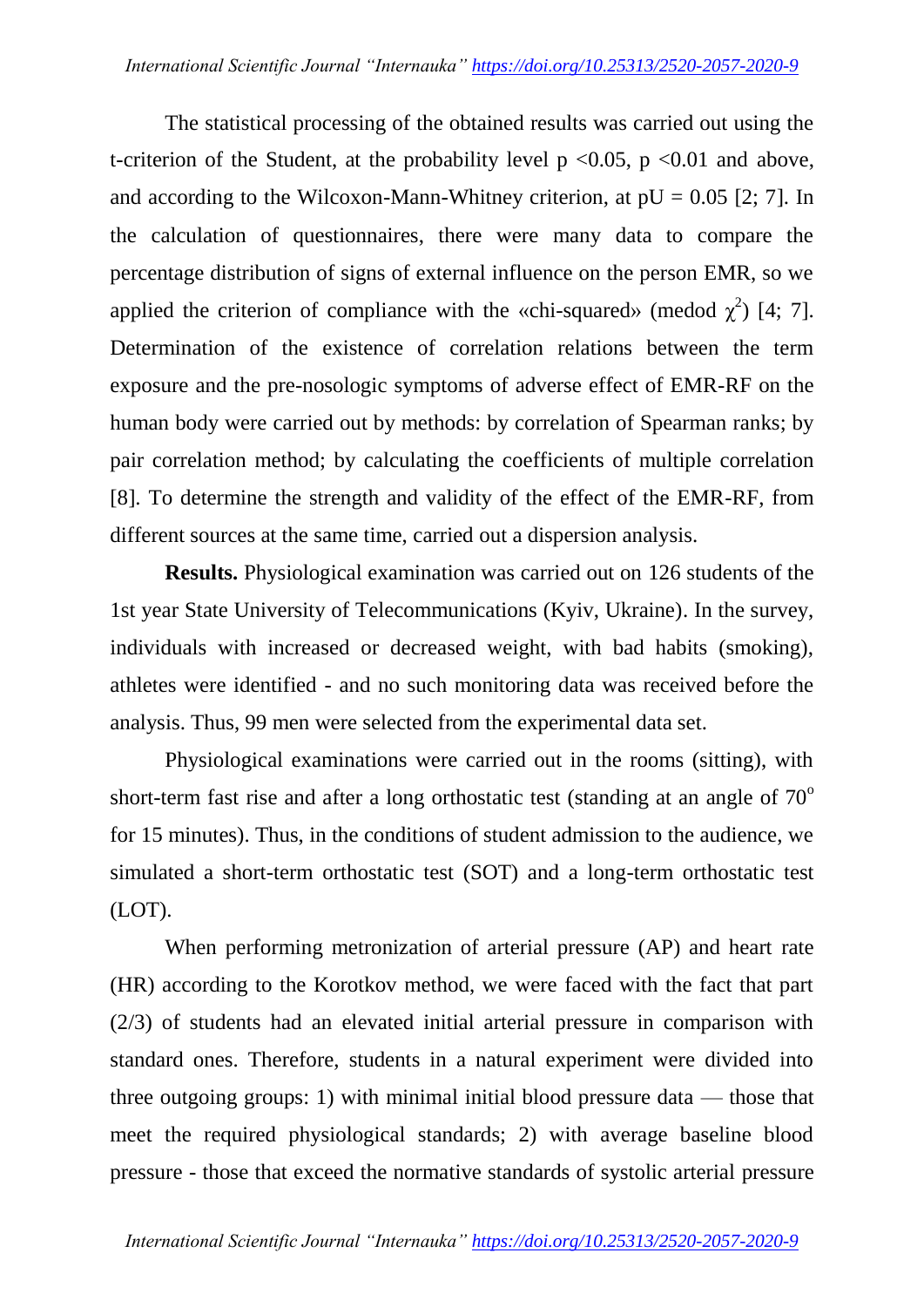$(SAP)$  by 13%  $(P < 0.001)$ ; 3) with maximum baseline AP data - those that exceed the SAP regulatory standards by  $28.8\%$  (P < 0.001) on average.

The data shows that when performing a short-term orthostatic test in the group with *minimal primary* AP, the systolic and diastolic arterial pressure (DAP) increased significantly by 5 and 9,8%, respectively (0,05>P>0,01). The long-term orthostatic test in the group with *minimal primary* AP data significantly increased systolic arterial pressure (SAP) by 10,13%, 14,4% diastolic arterial pressure, and  $11,9%$  - heart rate (P<0,01).

Short-term orthostatic test in the group with *mean primary* AP data changed the parameters of diastolic arterial pressure and heart rate: it increased significantly by 5,3% DAP and 10,56% of heart rate on average  $(0,05 > P > 0,01)$ . Prolonged orthostatic test in the group with *mean primary* AP data, probably increased by 9,9% DAP and by 19,87% - heart rate  $(P<0,01)$ .

Short-term orthostatic test in group with *maximum primary* AP data believed to increase by 6,57% DAP (0,05>P>0,01). A prolonged orthostatic test in the group with *maximum primary* AP data believed to increase DAP and heart rate by 10,55 and 15,68 percent, respectively  $(0.05 > P > 0.01)$ .

It should be noted that an increase in the sympathetic component of the autonomic nervous system (VNS) was observed only in the group with minimal arterial pressure. *In all groups and subgroups in the experiment (SOT and LOT), the indices of total peripheral vascular resistance (TPWR) remained almost unchanged*.

The above results may indicate not only an increase in the physical activity of the cardiovascular system of the body in volunteers during the experiment. But they can also be evidence of the unadequacy of the sympathoadrenal autonomic nervous system (SAS) in the baroreflexy hemodynamic regulation mechanisms (table 1).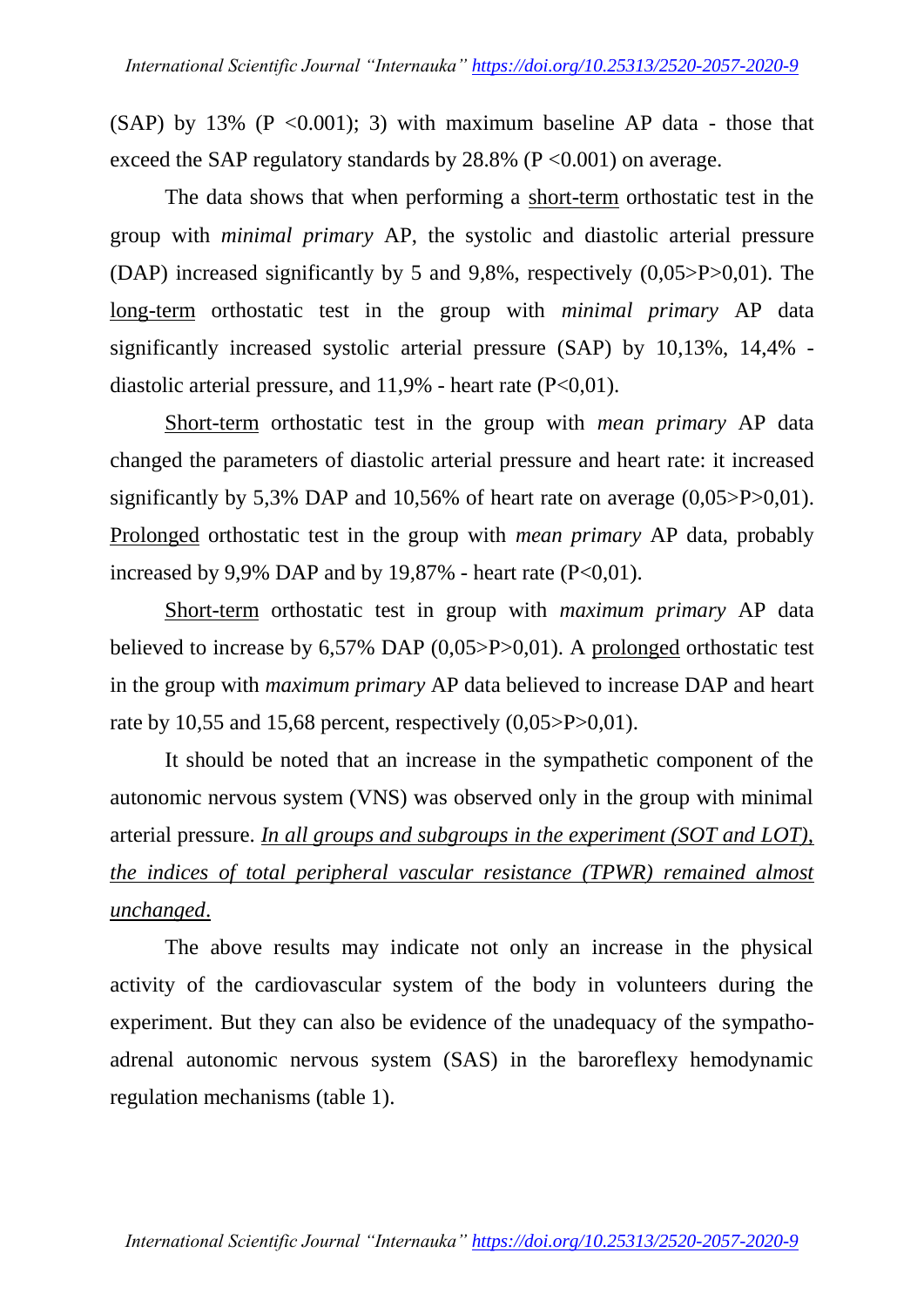*Таble 1*

| No.            | Indicators    | Groups of patients examined with <i>primary</i> AP: |                                       |                                         |  |  |  |  |  |
|----------------|---------------|-----------------------------------------------------|---------------------------------------|-----------------------------------------|--|--|--|--|--|
|                |               | 1. Minimal                                          | 2. Mean                               | 3. Maximum                              |  |  |  |  |  |
|                | HR, beats /   | Increase by $15 -$                                  | Increase by $16 -$                    | Increase by 13 -                        |  |  |  |  |  |
|                | min, in       | «satisfactorily»                                    | «satisfactorily»                      | «satisfactorily»                        |  |  |  |  |  |
|                | average       |                                                     |                                       |                                         |  |  |  |  |  |
| $\overline{2}$ | SAP, mm Hg,   | Increase by $3,4$ –                                 | Do not change $-$                     | Do not change $-$                       |  |  |  |  |  |
|                | on average    | $\langle\langle\text{good}\rangle\rangle$           | «satisfactorily»                      | «satisfactorily»                        |  |  |  |  |  |
| 3              | DAP, mm Hg,   | Increase by $10 - \kappa \text{good}$               | Increase by $7,79-$                   | Increase by $8,94 - \kappa \text{good}$ |  |  |  |  |  |
|                | on average    |                                                     | $\langle \text{good} \rangle$         |                                         |  |  |  |  |  |
| $\overline{4}$ | PP- pulse     | $46,26 - 45,75 - 47,79 -$                           | $55,76 - 54,5 - 52,62$                | $67,72 - 60,18 - 57,75 -$               |  |  |  |  |  |
|                | pressure, mm  | «satisfactorily»                                    | $-$ «unsatisfactorily» -              | «unsatisfactorily» -                    |  |  |  |  |  |
|                | Hg, on        |                                                     | $\downarrow$ - $\downarrow\downarrow$ | $\downarrow$ - $\downarrow\downarrow$   |  |  |  |  |  |
|                | average - the | T)                                                  |                                       |                                         |  |  |  |  |  |
|                | direction of  |                                                     |                                       |                                         |  |  |  |  |  |
|                | change        |                                                     |                                       |                                         |  |  |  |  |  |

**Estimation of sympatone-adrenal VNS activity in orthostatic test**

The data in table 1 indicate that the autonomic provision of cardiovascular reactions in experimental groups is inadequate, and works poorly **at almost 66.7%** (percentage of bad and very poor grades).

Changes in the rate of heart rate (HR) are considered normal on 3 - 10 beats / min, and on average, in group 3 - an increase in heart rate was noted at 5 - 13 beats / min. An excessive increase in heart rate in the group with a minimum initial blood pressure (in group 1) on 5 - 15 beats / min is noted, depending on the increase in the period of finding a person in the orthostatic test. That is, it is impossible to 100% associate experimental groups with adequate regulation of the cardiovascular system (CVS).

If to characterize the reactivity of the autonomic nervous system (VNS) to orthostasis, then DAP is the minimum pressure at diastole of the heart. It is due to the magnitude of the tone of peripheral arterial vessels. The increase in DAP (in the middle group the reliability was equal to  $0.05 > P > 0.01$ ) and also the reduction in pulse pressure (PT) in the experiment depended on the functional tension of the organism in the orthostatic tests. Results of the tests indicate the formation of an adverse parasympathetic reaction of the organism to orthostatic stress.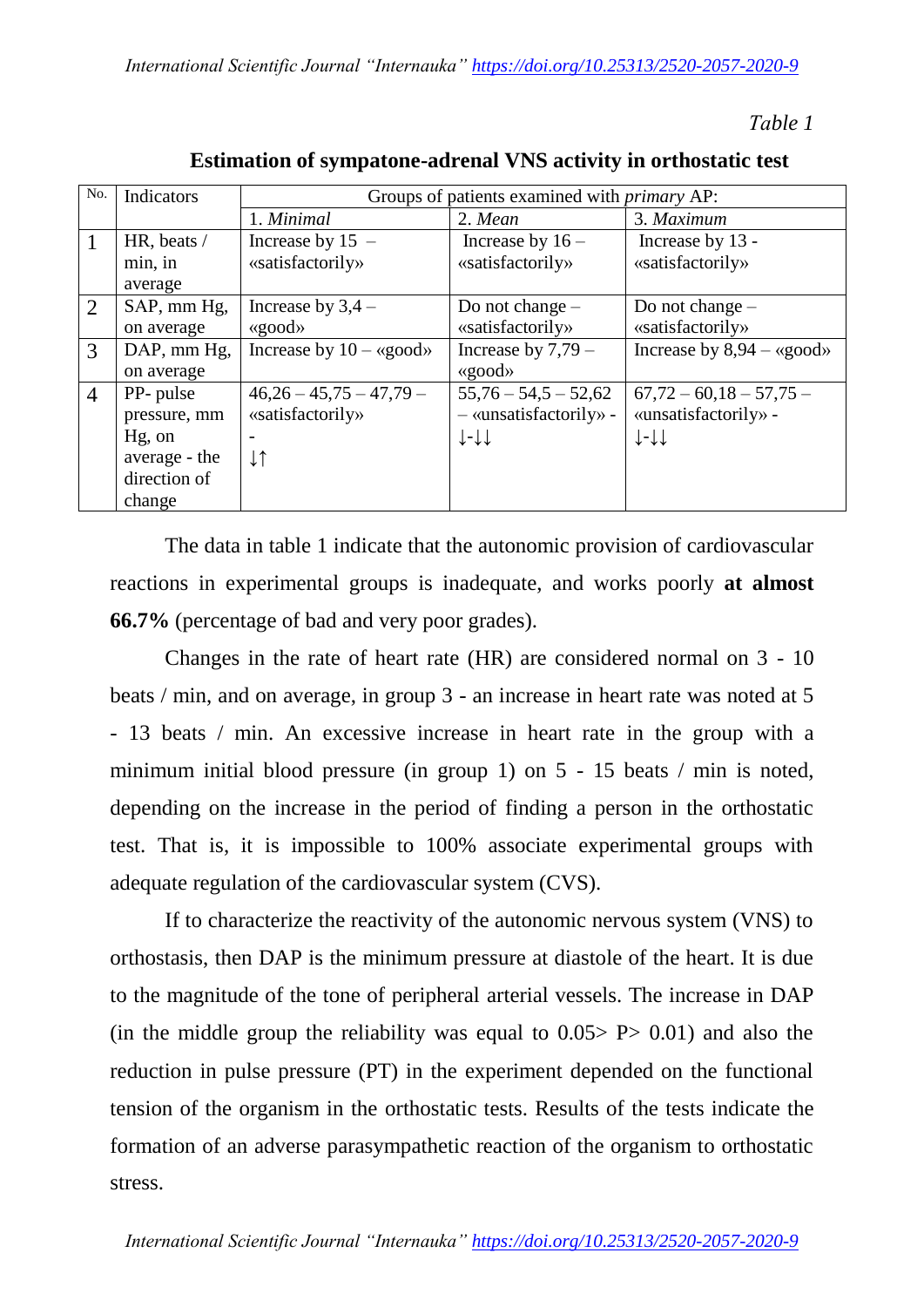In all groups, in orthostatic tests, the total peripheral vascular resistance (TPVR) is practically unchanged, and in healthy people, TPVR, on average, in orthostatic samples is reduced by 20-30%. The parasympathetic vegetative nervous system is responsible for the regulatory level of the formation of such inadequate TPVD reactions in orthostatic tests. But perhaps damage can be not only at the level of functions of the VNS, but also on the histological (damage of the walls of the vessels by pathological process).

Chronic modulation of the high parasympathetic activity of the VNS, stimulation of vagus nuclei can be caused by smoking or high body mass, or EMR-RF. We carefully excluded from research groups students who had causes of chronic stimulation of the vagus nuclei of the medulla oblongata (smokers or with high body mass). But, as studies have shown, EMR-RF remains among the possible factors that form the pathology. With these "weak players", as it was established, students communicate with almost from childhood: from 5 to 15 years is the exposure of EMR-RF from various gadgets and computers.

Consider the percentage distribution in the experimental groups - students with predominance of parasympathetic (vagus) regulation (V) of the cardiovascular system (CVS) in the short-term and long-term orthostatic test, sympathetic regulation (S) and normotonic (N), as well as, depending on the time exposure of EMR-RF at work by computer (t), in years (table 2).

From table 2 it turns out that a higher percentage of students with parasympathetic response to the autonomic nervous system to orthostasis is in the third experimental group (more than 40%). And in this group of studied students, the reliability of increasing the average exposure time of the EMR RFrange (in years, from gadgets from the answer to the questionnaire) - compared to other groups.

In analyzing the results of natural modeling of orthostatic test and student questionnaires in experimental groups, we found a probable correlation between the formation of a vasotonic type of autonomic response to the regulation of the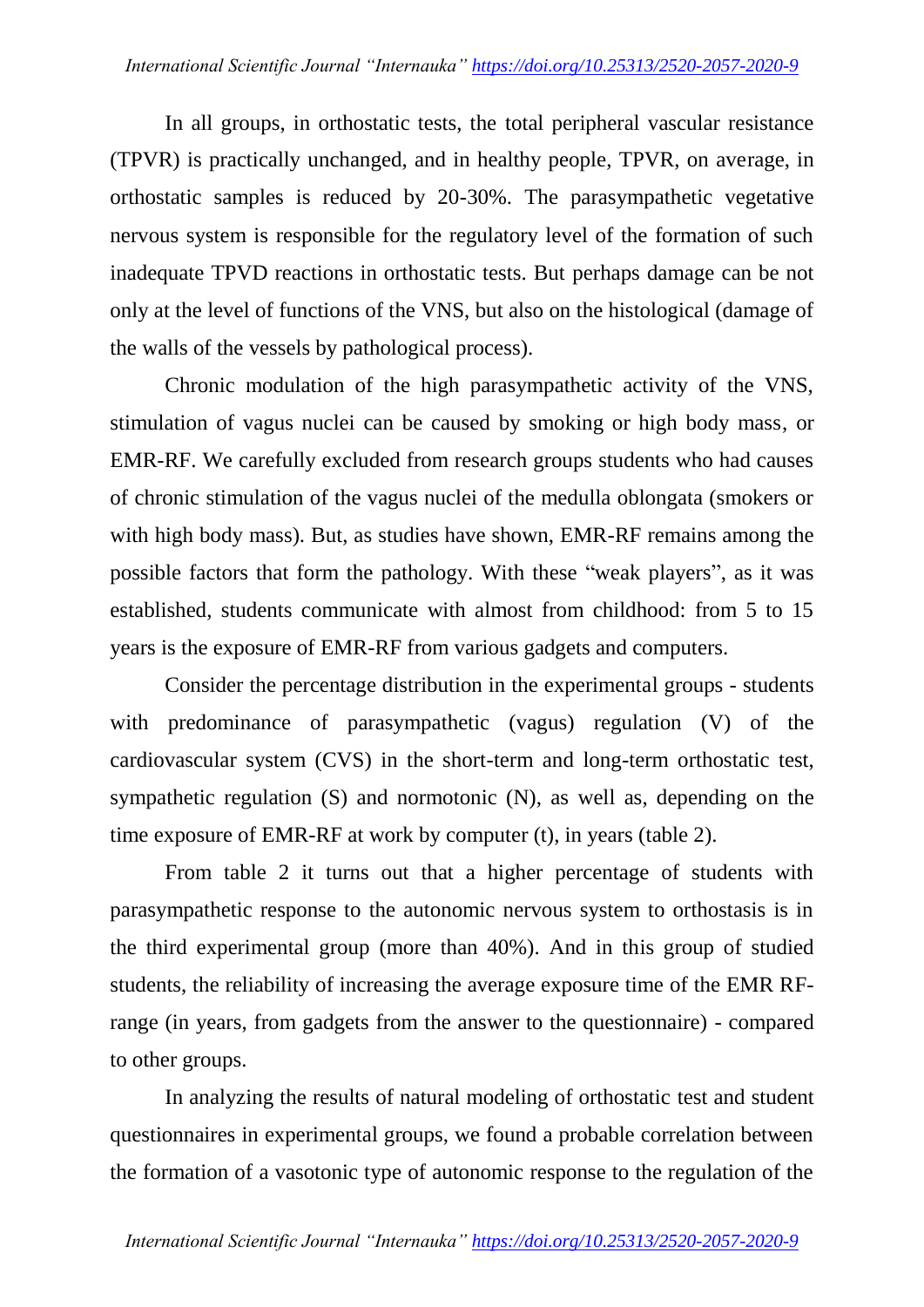cardiovascular system and the time of exposure (work with a computer, in years).

*Таble 2*

| Distribution $\left(\frac{0}{0}\right)$ of students in experimental groups according to the |
|---------------------------------------------------------------------------------------------|
| vegetative Kerdo index when performing short-term (SOT) and long-term                       |
| orthostatic (LOT) tests and EMR-RF effects (t) in years                                     |

| Groups of patients examined with <i>primary</i> AP: |          |                         |          |                 |          |                 |            |                 |           |               |          |  |
|-----------------------------------------------------|----------|-------------------------|----------|-----------------|----------|-----------------|------------|-----------------|-----------|---------------|----------|--|
| 1. Minimal                                          |          |                         |          | 2. Mean         |          |                 | 3. Maximum |                 |           |               |          |  |
| LOT<br>SOT                                          |          |                         | SOT      |                 | LOT      |                 | SOT        |                 | LOT       |               |          |  |
| $V, \%$                                             | 26,5     | $\overline{\mathsf{V}}$ | 17,6     | $V, \%$         | 39,4     | V, %            | 24,3       | $V, \%$         | 46,9      | $V, \%$       | 40,6     |  |
|                                                     |          |                         |          |                 |          |                 |            |                 |           |               | ↑↑       |  |
| t(v)                                                | $9,0\pm$ | t(v)                    | $8,8\pm$ | t(v)            | $8,3\pm$ | t(v)            | $8,1\pm$   | t(v)            | $9,6\pm$  | t(v)          | $9,6\pm$ |  |
| $M1_V$                                              | 0,98     | $M4_V$                  | 1,22     | $M2_V$          | 0,74     | M5v             | 1,14       | M3v             | 0,91      | $M6_V$        | 0,98     |  |
|                                                     |          |                         |          |                 | $\ast$   |                 |            |                 | $\ast$    |               | **       |  |
|                                                     |          |                         |          |                 |          |                 |            |                 | $**$      |               | ****     |  |
| $N,$ %                                              | 26,5     | N                       | 26,5     | $N,$ %          | 15,2     | $N,$ %          | 27,3       | $N,$ %          | 25,0      | $N_{\rm A}\%$ | 25,0     |  |
| t(n)                                                | $8,8\pm$ | t(n)                    | $10\pm$  | t(n)            | $9,2\pm$ | t(n)            | $8,1\pm$   | t(n)            | $9,5 \pm$ | t(n)          | $9,0\pm$ |  |
| $M1_N$                                              | 1,13     | $M4_N$                  | 1,35     | $M2_N$          | 1,35     | $M5_{N}$        | 0,99       | $M3_N$          | 1,62      | $M6_N$        | 1,15     |  |
| S, %                                                | 47,0     | S                       | 55,9     | S, %            | 45,4     | S, %            | 48,4       | S, %            | 28,1      | S, %          | 34,4     |  |
|                                                     |          |                         |          |                 |          |                 |            |                 |           |               |          |  |
| t(s)                                                | $9,8\pm$ | t(s)                    | $9,2\pm$ | t(s)            | $8,9\pm$ | t(s)            | $9,4\pm$   | t(s)            | $7,1\pm$  | t(s)          | $8,2\pm$ |  |
| M1 <sub>S</sub>                                     | 0,86     | M4 <sub>s</sub>         | 0,7      | M2 <sub>s</sub> | 0,78     | M5 <sub>s</sub> | 0,62       | M3 <sub>s</sub> | 1,01      | $M6_s$        | 1,28     |  |

Note: V-vagotonics, N-normotonics, S-sympathotonics. \* - the reliability of the differences between M1 / M3 or M1 / M2 and \*\* - M2 / M3, at  $pU = 0.05$  according to criterion U (Wilcoxon-Mann-Whitney); \*\*\* - the validity of the differences between М4 / М6 and \*\*\*\* - M5 / M6, at  $pU = 0.05$  according to the criterion U (Wilcoxon-Mann-Whitney).

When calculating the correlation coefficient between the increase in the percentage of persons with a vagotonical direction (according to the Kerdo index), the operation of the VNS in orthostatic tests (x) and the time of the exposure of the EMR-RF from the computer (y) (as defined by the questionnaires) was found to have a strong direct correlation connection between the indices  $(r_{xy} = +0.832, \text{ at P} = 0.05)$ .

When calculating the correlation coefficient (in series with minimum, average and maximum arterial pressure) between the increase in the percentage of persons with a vagotonics direction of the VNS in the long-term and shortterm orthostatic tests (x) and the time of the exposure of the EMR-RF from the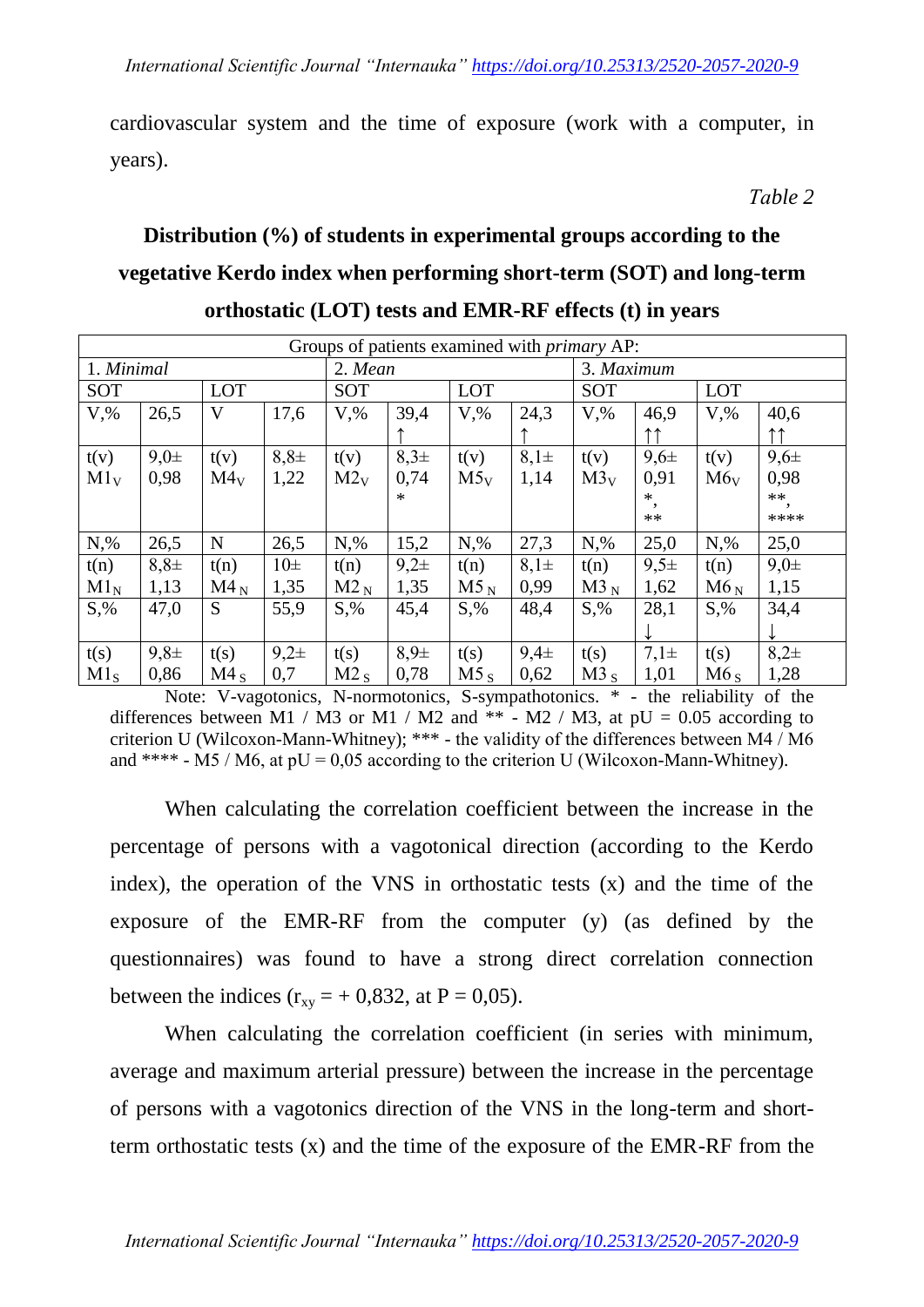mobile phone (y) (defined by the questionnaires ) also found a strong direct correlation between the indices  $(r_{xy} = +0.742, \text{ at P} = 0.05)$ .

In this regard, the pathogenetic prophylaxis of disorders in the central nervous system (CNS), VNS and CVS under the action of the EMR of the RF band can be supplemented by such a set of physical exercises:

*1)* physical exercises to increase blood circulation in the central nervous system [3, in our modification];

*2)* the method of psychological-muscular unloading [3; 14, in our modification];

*3)* the method of integrated regulation - physical exercises to balance the sympathetic and parasympathetic parts of the VNS [3, in our modification].

*1. Physical exercises to increase blood circulation in the central nervous system (CNS).* Exercises for improving cerebrovascular flow on the recommendations of the Ministry of Health [3], we supplemented exercises on spinal extensions [12], which increase blood circulation and have a complex effect on the reduction of fatigue from the psycho-physiological load.

The main load consists of inclination and turns of the head produce mechanical action on the walls of the neck blood vessels, increasing their elasticity. The training of the vestibular apparatus promotes the expansion of the blood vessels of the cerebellum, and respiratory exercises, especially breathing through the nose, increase their blood flow. All of this increases the cerebral circulation, thereby facilitating mental activity and preventing the emergence of pre-nosological symptomatology.

*2. The method of psychological-muscular unloading.* Thanks to this technique, we combines the types of relaxation of the organism, taking into account the adverse effects of stress and psychophysiological overload.

*Neuromuscular relaxation* is a system of special exercises for relaxing various muscle groups. The purpose of this training is to remove muscle tone, which is directly related to various forms of negative emotional arousal: fear,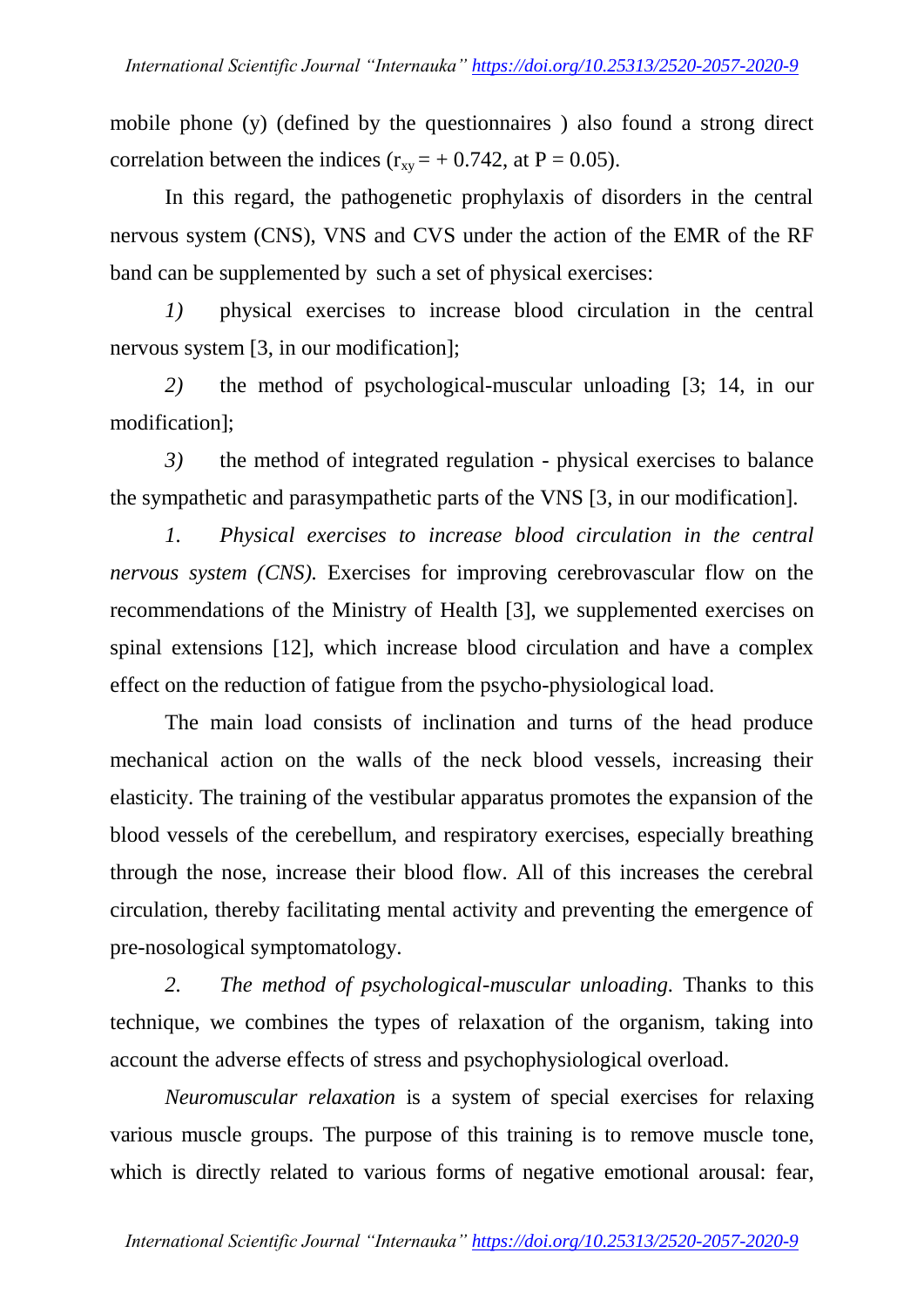anxiety, embarrassment. Nerve-muscle relaxation consists of a series of exercises for slow relaxation of the main muscle groups of the body. A characteristic feature of each exercise is the alternation of intense stress and the subsequent relaxation of the corresponding muscle group.

Relaxation is one of the defining components of *psychological training* (autotraining). It is a volitional relaxation of the muscles. It, as a rule, has a double result: emotional tension decreases and a natural state of inhibition of the central nervous system (the body prepares for sleep) arises. Natural relaxation of the muscles is usually caused by positive emotions.

At the same time, the method initially causes the feeling of heaviness and heat in the body by self-induction and thus the state of muscle relaxation is achieved. Heat flowing throughout the body appears due to the expansion of the blood vessels, which causes the blood to flow to all parts of the body. The main elements of the technique are the training of muscle relaxation, self-hypnosis and self-education. With autogenous training you can get rid of many functional disorders of the central nervous system - obsessive fears, ideas, thoughts, overcome sleep disturbances.

*3. Physical exercises to balance the sympathetic and parasympathetic departments of the VNS (Integrated regulation method).* Chechetin D.A. [14] offers physical therapy for somatoform dysfunction of the autonomic nervous system (SFDVNS), the symptoms of which are mental disorders and somatic disorders.

The peculiarity of the method of therapeutic physical culture is its natural biological content, since in the therapeutic uses one of the basic functions inherent in each living organism is used - the function of motion, which is a biological stimulus that stimulates the processes of growth, development and formation of the human body. The curative effect of physical activity is based on the close relationship between the working muscles with the nervous system, the metabolism of substances, and internal organs. With movements, the regulation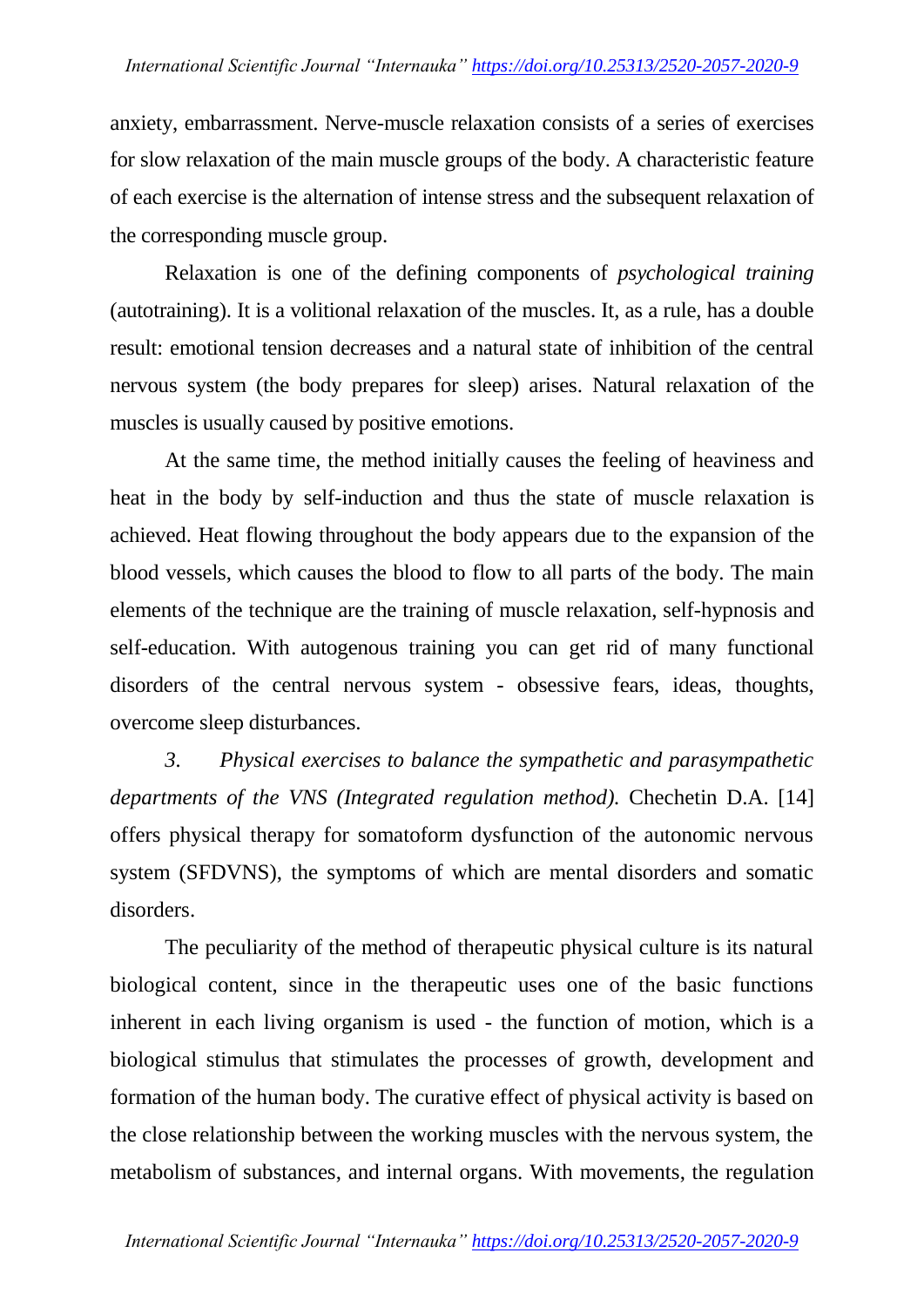of the body's activity improves, the metabolism improves, the delivery and use of oxygen by organs and tissues, blood supply to vital organs, and the final products of metabolism are extracted from the body.

According to the International Statistical Classification of Diseases and Health-Related Problems [9] (ICD 10), the SFDVNS refers to the same heading as Occupational Disease under Radiowave Irradiation.

Clinical picture of SFDVNS also (as well as occupational diseases under the influence of non-ionizing EMR RF-range) consists of cardiac and general neurotic manifestations.

Each of the symptoms of the SFDVNS, taken separately, has a low specificity, that is, it can be observed in a variety of pathologies, and only a combination symptoms or combination of these syndromes gives grounds for diagnosis. *Therefore, we have found it possible to take as the basis of the author's [14] recommendations for the prevention of manifestations of prenosological signs of occupational disease under the influence of non-ionizing radiofrequency EMR.*

Preventive physical culture develops adaptive processes, strengthens the protective mechanisms of the human body. Physical exercises neutralize the negative influence of the EMR of the RF band on vascular tone, blood circulation, external respiration, metabolic processes, external nervous activity and other vital processes, maintains the functional state and performance of the organism. Biological basis of physical exercises is muscular activity (movement) - a strong stimulator of vital functions.

Under the influence of physical exercises, the state of the basic nervous processes is normalized - excitability increases with the strengthening of braking processes, and inhibitory reactions develop at pathologically expressed increased excitability.

Physical exercises form a new dynamic stereotype, which contributes to the reduction or disappearance of pathological manifestations.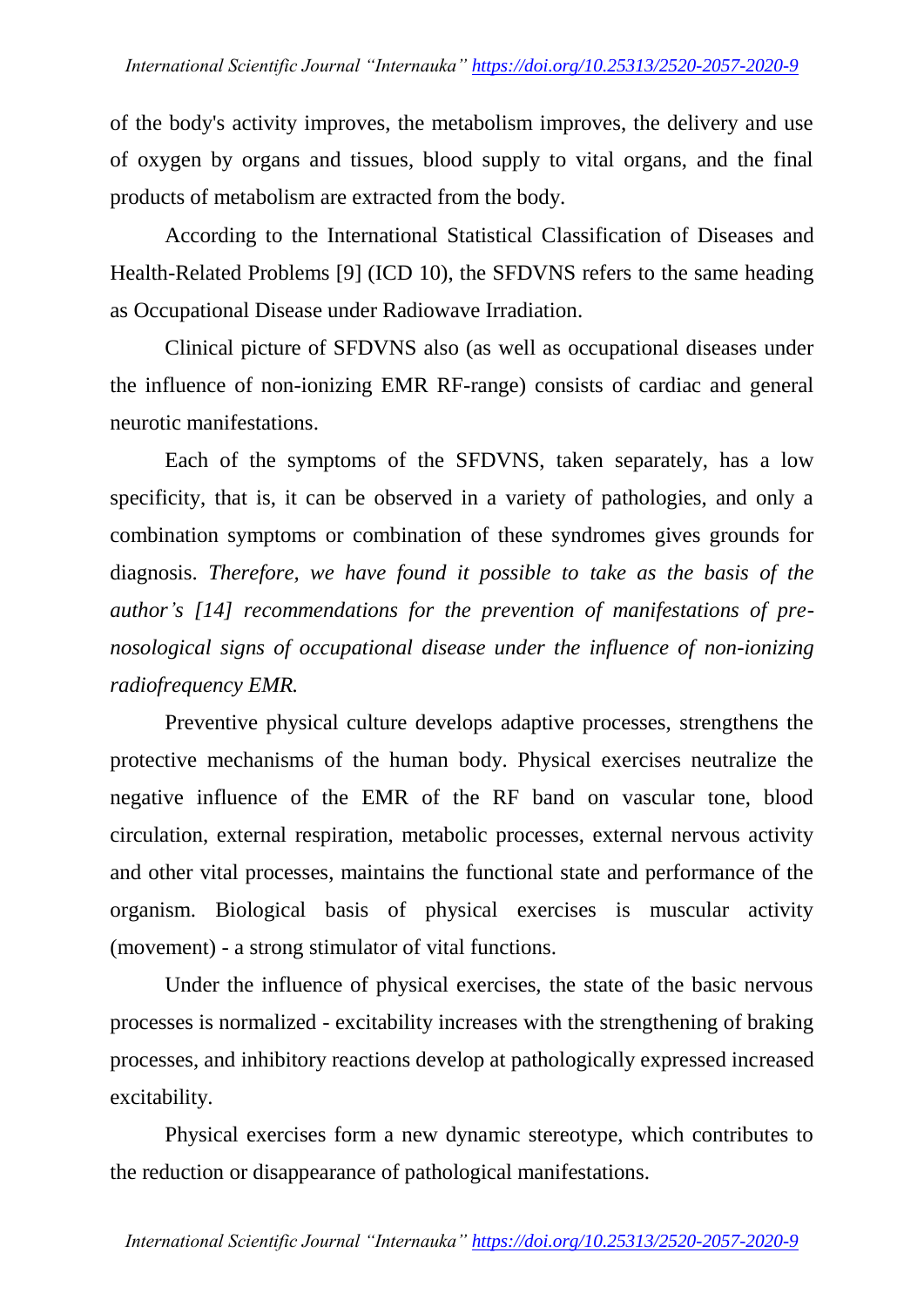Physical exercises *of pathogenetic prophylaxis* are a specially selected complex of physical exercises, which is conducted in a well ventilated room, not earlier than 1 hour after eating. When selecting and applying physical exercises the principles of alternating loads on separate organs, systems and muscle groups, the graduality and sequence of its increase and decrease are observed. The intensity of the loads is 50 - 60% of the maximum, the density of the occupation is 75 - 80%, the duration of 25 - 30 minutes, the regularity 4 - 5 times a week. In the process of training 20% of physical exercises are updated, and 80% - are repeated to consolidate the results of treatment.

All means of physical culture require the use of musical accompaniment [1, p. 245].

Monitoring of health during conduction of gymnastics is carried out before, during and after physical exercise by measuring arterial pressure, heart rate and respiratory rate.

**Conclusions.** Based on the foregoing, it can be concluded that the pathogenetic prevention of the development of pathology under the influence of the EMR-RF range may consist of active physical exercise and autogenic training, as well as to combine active influence on the central and peripheral levels of the regulation of mental and neurovascular processes.

## **References**

- 1. Бермудес Д. Аналіз застосування засобів фізичної культури з використанням музичного супроводу в процесі фізкультурнооздоровчої діяльності в закладах загальної середньої освіти // Педагогічні науки: теорія, історія, інноваційні технології. 2019. №6(90). С. 241-251.
- 2. Гублер Е. В. Вычислительные методы анализа и распознавания патологических процессов. М: Медицина, 1978.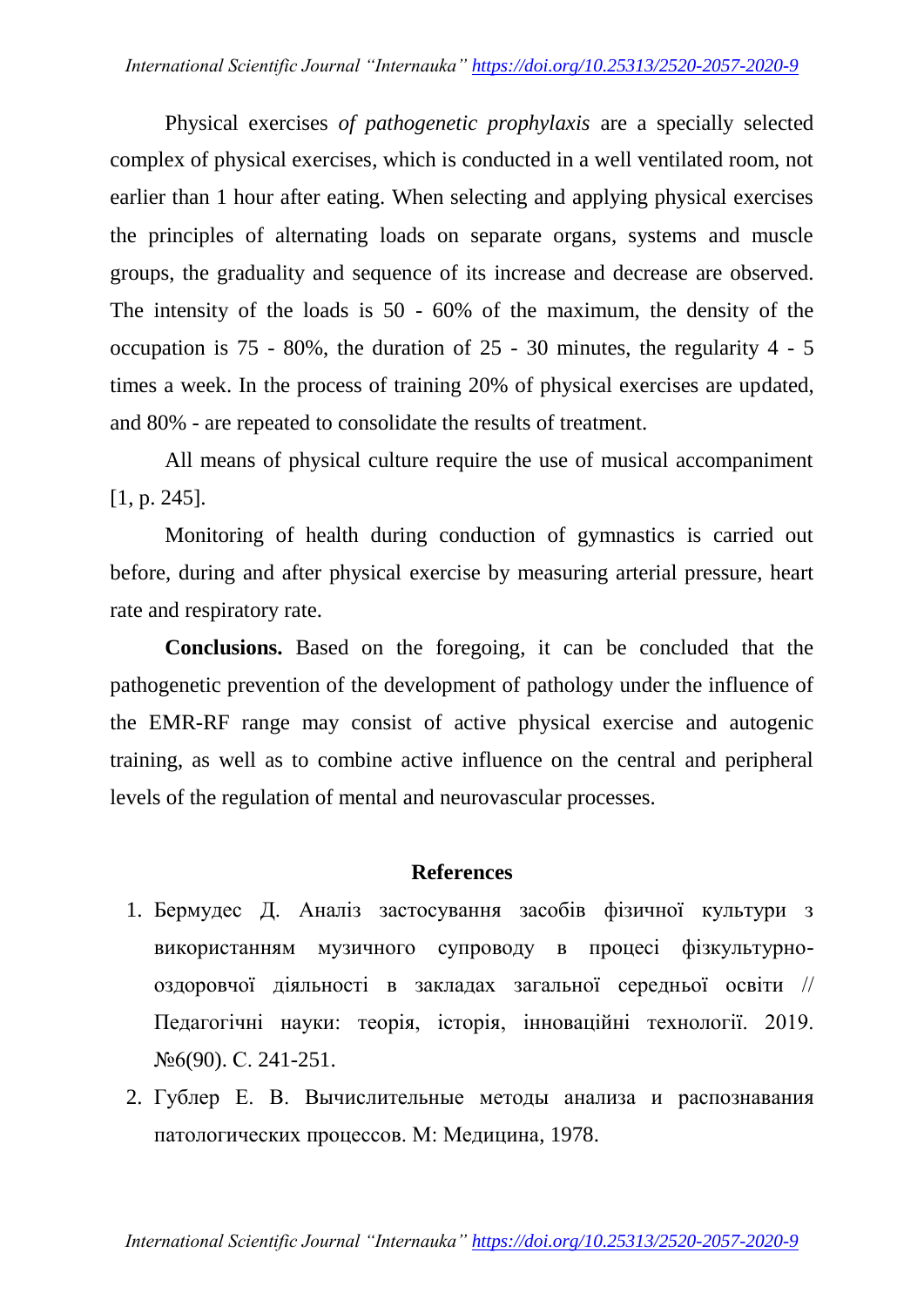- 3. Державні санітарні норми та правила захисту населення від впливу електромагнітного випромінювання. Затв.МОЗ України 01.08.96, № 239.
- 4. Джессен Р. Методы статистических обследований: Пер.с англ. М.: Финансы и статистика, 1985.
- 5. Донозологічна діагностика стану здоров'я населення у зв'язку з впливом факторів навколишнього середовища. Методичні рекомендації МР 2.2.12.- 0680 - 2000.
- 6. Думанський Ю. Д., Біткін С. В., Думанський В. Ю., Платонова А. Г., Нікітіна Н. Г., Сердюк Є. А., Галак С. С., Безверха А. П. Результати досліджень просторового розподілу рівнів електромагнітного випромінювання від засобів передачі даних типу WI-FI // Гігієна населених місць. 2013. №61. С. 186-195.
- 7. Козлов А. П., Попов, Н. Н. Медицинская статистика: учебное пособие. Харьков: Изд.центр ХНУ, 2006.
- 8. Методы и средства терапии и реабилитации: краткие лекции. Сумы: Изд-во СумГУ, 2007.
- 9. МКБ-10/ICD-10. Международная классификация болезней (10-й пересмотр). Классификация психических и поведенческих расстройств. Клинические описания и указания по диагностике. Всемирная организация здравоохранения. СПБ. 1994.
- 10.Самойлов В. О., Голубев В. Н., Королев Ю. Н. Характеристика индивидуальных различий функционального состояния человека в условиях гипоксической гипоксии // Вестн. Росс. Военн.-мед. Акад. 2013. №3 (43).С. 111-113.
- 11.Славин М. Б. Методы системного анализа в медицинских исследованиях. М.: Медицина, 1989.
- 12.Транквиллитати А. Н. Восстановить здоровье. М.: Физическая культура и спорт, 1992.